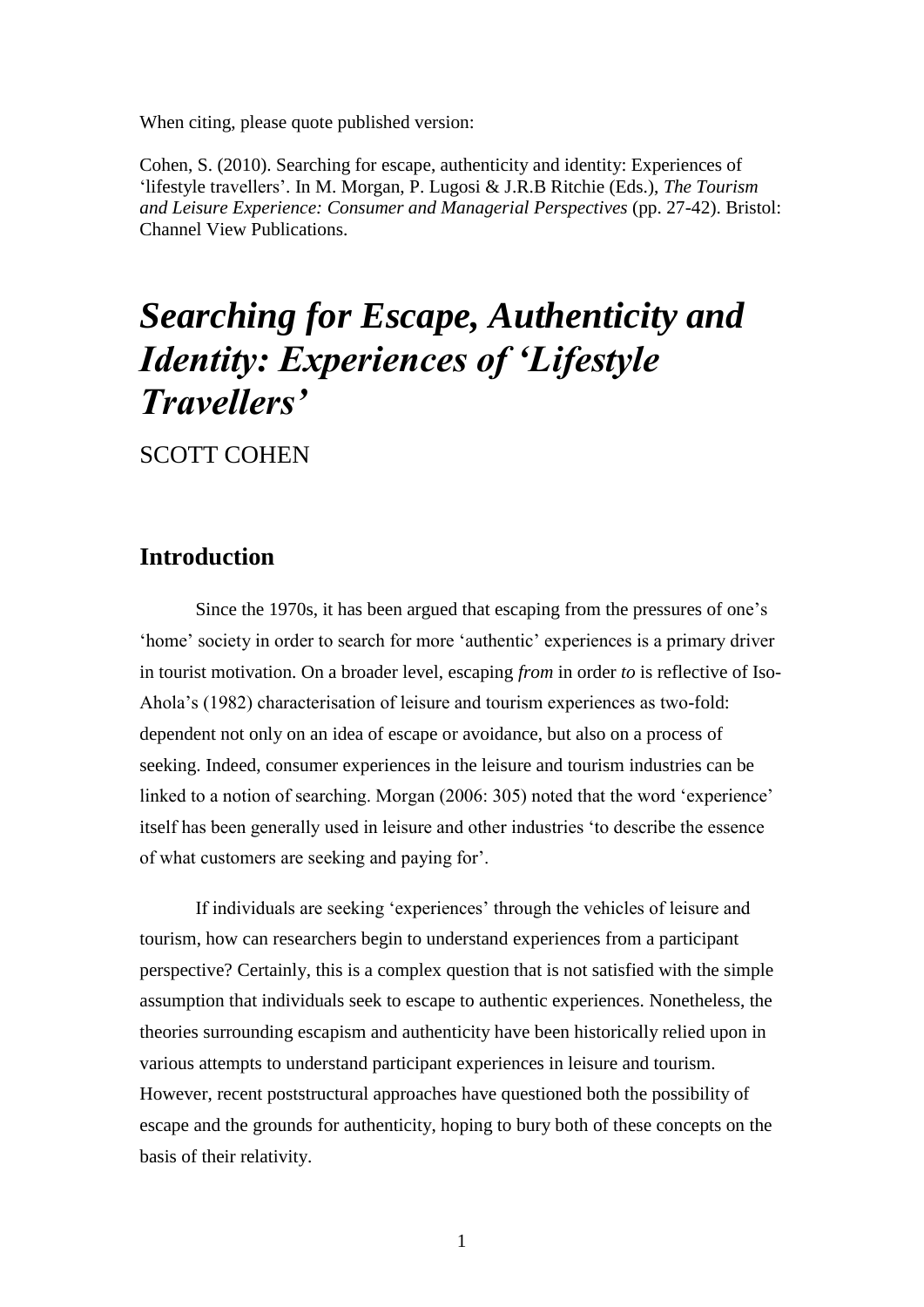Deconstruction has threatened the validity of the meanings and rewards that individuals may perceive in experiences by favouring discourse over subjectivities. The resultant backlash has re-emphasised "self", as individual worldviews have been relied upon to re-justify escape as a state of mind and shift the focus of authenticity away from "objectivity" and instead towards the authenticity of subjective experiences. With this, movement has come a wealth of research on identity as the notion of searching for a stronger sense of self has gained momentum as a useful tool in understanding leisure and tourism experiences.

In line with these theoretical shifts in trying to understand individual realities, this chapter (re)examines the dialectics surrounding escapism, authenticity and identity in the context of leisure and tourism experiences. Attempt is made to not only discuss escapism, authenticity and identity from a modern perspective, but to also give voice to poststructural discourses without losing sight of the meanings and values that individuals still place on subjective experiences. As such, the chapter is first focused on the broad theoretical debates surrounding escapism, authenticity and identity, while the latter part of the chapter uses an illustrative case study. The case study, based on interpretive findings from the author"s fieldwork with "lifestyle travellers" in India and Thailand in 2007, provides a research-based example of the roles that escapism, authenticity and identity may play in participant experiences.

## **Escapism**

Within modern literature on tourist motivation, the need to escape has long been posited as a key motivator for why some individuals go on holiday (Crompton, 1979; Dann, 1977; see also Chapter 1). Escapism has been described as a push factor, which refers to factors that predispose an individual to travel (Dann, 1977). Crompton (1979: 416) noted that the desire to "escape from a perceived mundane environment", or in other words, the tedium of routine, formed one of the major motives driving vacation behaviour. In Riley"s (1988: 317) description of long-term budget travellers, she held that her respondents were "escaping from the dullness and monotony of their everyday routine, from their jobs, from making decisions about careers, and desire to delay or postpone work, marriage, and other responsibilities". Iso-Ahola (1982)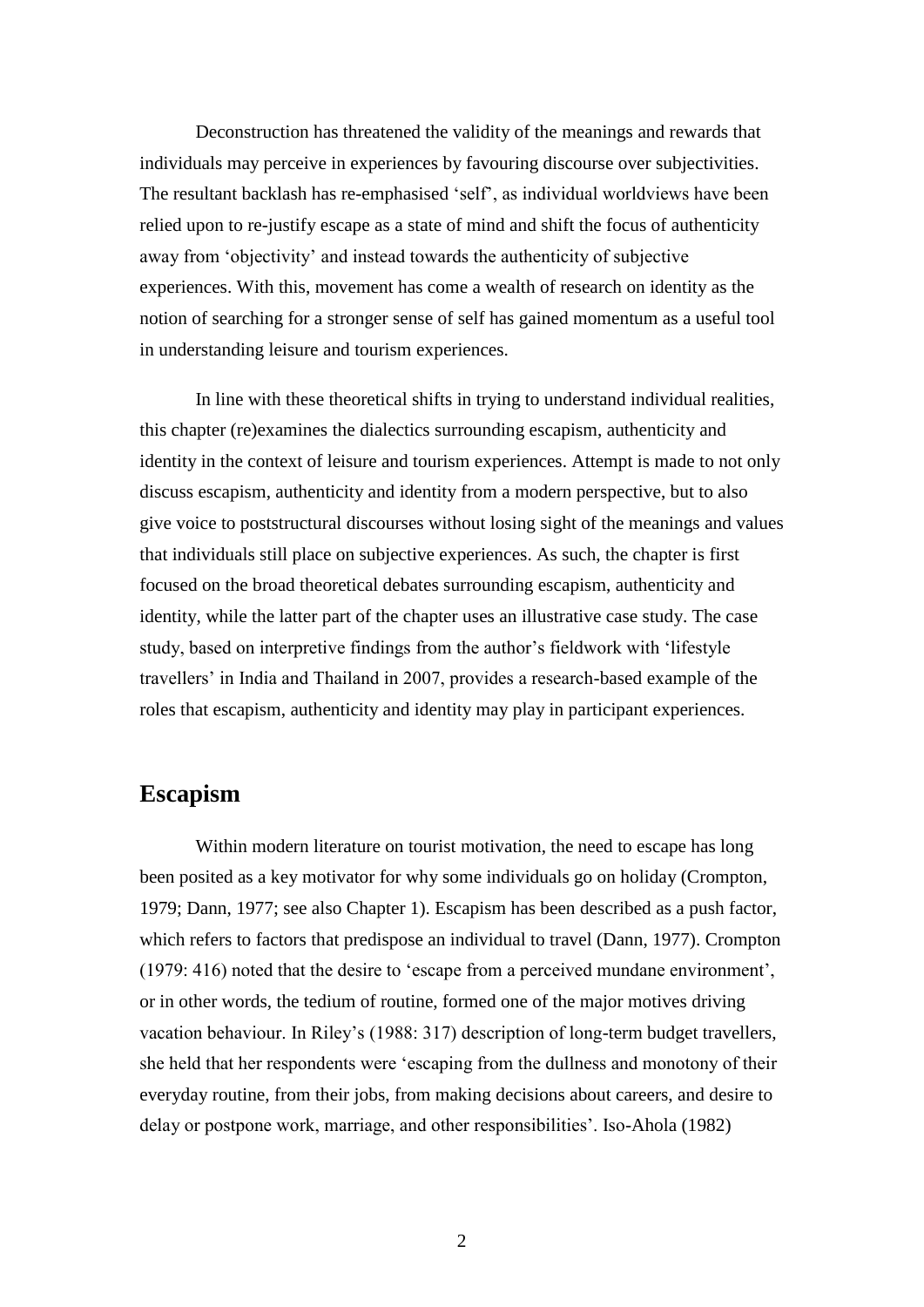broadly suggested that individuals may try to escape dimensions of both their personal and interpersonal worlds.

From a psychology perspective, Baumeister (1991) commented that individuals may be trying to escape their current ideas of "self". He also suggested that escape may be temporarily achieved by 'shrinking' down the self to its bare minimum. Pine and Gilmore (1999) noted that 'escapist experiences' correspond with a complete immersion of a participant in an activity, a dimension that has also been called upon in Csikszentmihalyi"s (1975) description of the concept of flow experience. The feeling of flow experience has been described as an enjoyable and focused concentration in which one experiences a loss of self-consciousness (Csikszentmihalyi, 1990). Hence, being in flow means temporarily escaping one"s ideas of self.

A number of researchers have indicated wider aspects of modern Western society from which tourists may try to escape. Dann (1977: 187) suggested that a tourist may wish to "get away from it all", so as to escape a feeling of isolation that may be felt in everyday life as the result of perceiving one's home society as anomic. Anomie is a sociological term used to describe situations where social "norms" are conflicting or non-integrated (Roberts, 1978). When applied at the individual level, a derivative of anomie, anomia, can be used to describe someone who feels alienated and unable to direct her/his life meaningfully in a social context (Dann, 1977; Roberts, 1978).

Having supported a view that Western society may be perceived as anomic, Ateljevic and Doorne found in focus groups with long-term travellers that they had "pessimistic perceptions of global capitalism and its associated lifestyle" (2000: 135) and an "increasing dissatisfaction with the Western way of life" (2000: 133) that caused the travellers to view travel as a form of escape, which in turn allowed for "personal growth". This perspective was reinforced in Maoz"s (2007: 126) study of Israeli backpacker motivations, in which the participants "attempt to escape what they describe as a very materialistic, stressed and harsh society' and as such perceived a reversal of their previous 'conformist' lives. Davidson (2005: 36) found that 'many travellers imagine and experience travel as a route to "finding one's own space" outside the social, political and economic contradictions of life at home". Thus, as suggested by Richards and Wilson (2004: 5) in their discussion of the nomad as an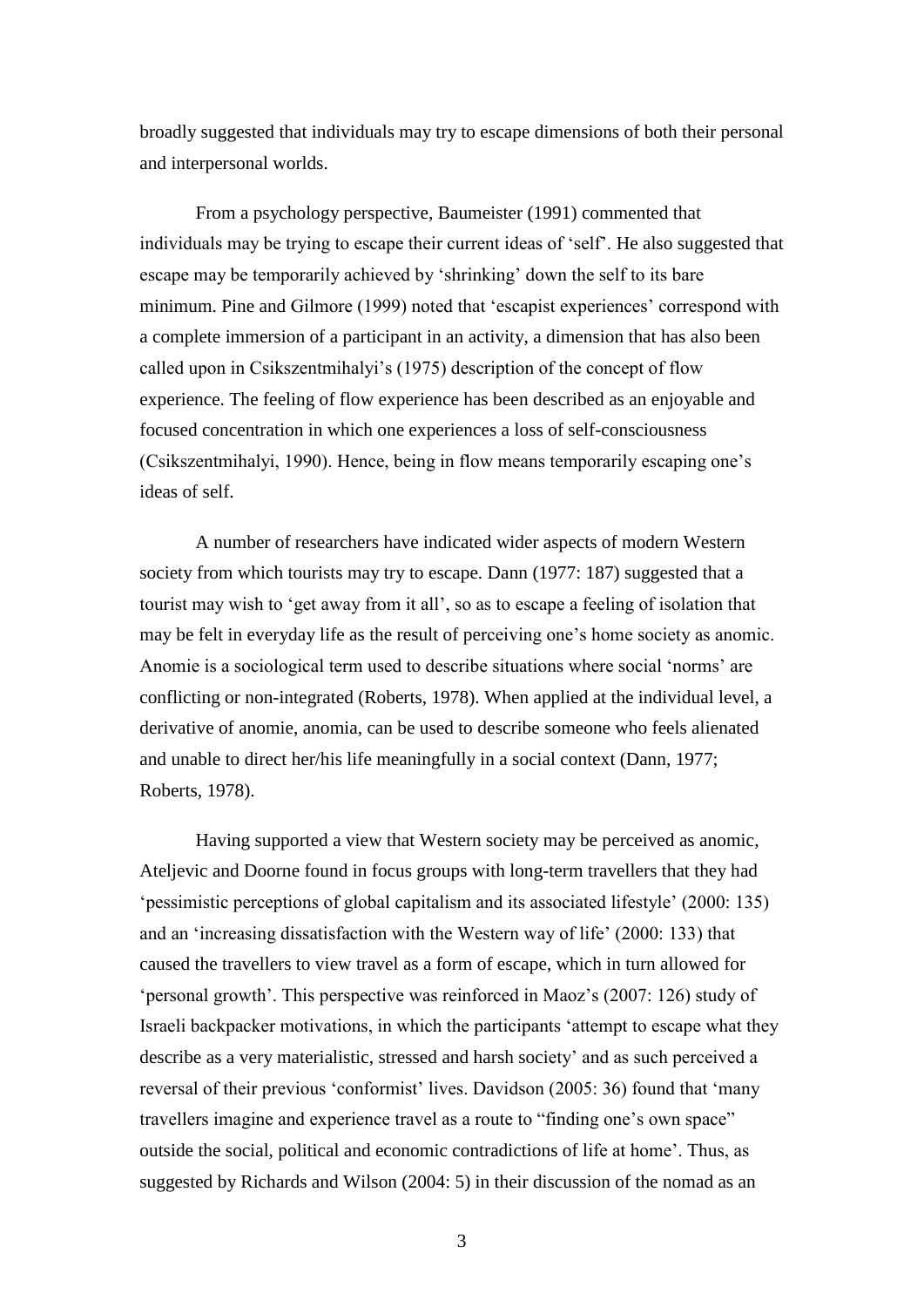idealised form of travel, travel may be experienced as "liberation from the constraints of modern society". In this sense, travel is Romanticised as an exercise of "selfdirected idealism", for which striving to fulfil imaginative ideals is an integral part of the experience (Campbell, 1987: 213).

While the need to escape has been frequently suggested as a motivator for tourism experiences, it must be reminded that motivations are multidimensional, need to be contextualised and are changing over time (Crompton, 1979; Goeldner & Ritchie, 2006; Ryan, 1997a, 1997b). As such, holidays may be periods of escape for some individuals at certain times (Ryan, 1997a), but for those for which escape is relevant, it may also be working in tandem with other needs and desires. Nonetheless, as a supposed means of resisting pressures and dissatisfaction with one"s home society, tourism has been regularly used in modern attempts to allow alienated individuals escape from the constraints of a perceived mundane existence and/or the anomie of Western society.

More recently, however, the possibility of actual escape, not just through tourism and leisure, but through all aspects of life, has come under scrutiny as the increasing commodification of experiences has highlighted the underlying social construction of many, if not all, forms of escape. Most people would view a quest to escape as a "projection" out from the values of their society (Rojek, 1993). Within modern literature on escape attempts, there has existed an underlying assumption that a dominant reality exists that individuals may attempt to resist (Cohen & Taylor, 1992). This "paramount reality" would have "objectively specifiable circumstances" such as, for instance, a daily timetable, an occupational career and/or domestic routines (Cohen & Taylor, 1992: 3). However, Cohen and Taylor (1992: 15) pointed out that in recent years poststructural discourse has done much to deconstruct the notion of a paramount reality as:

... what 'the collapse of meta-narratives' implies is that there is no single meaning system or metaphor that we can use to obtain a sense of the world from which we want to distance ourselves or against which we want to construct an alternative.

In other words, rather than there being an underlying paramount reality, what seems real is that which is most successfully presented as real, however, such a reality is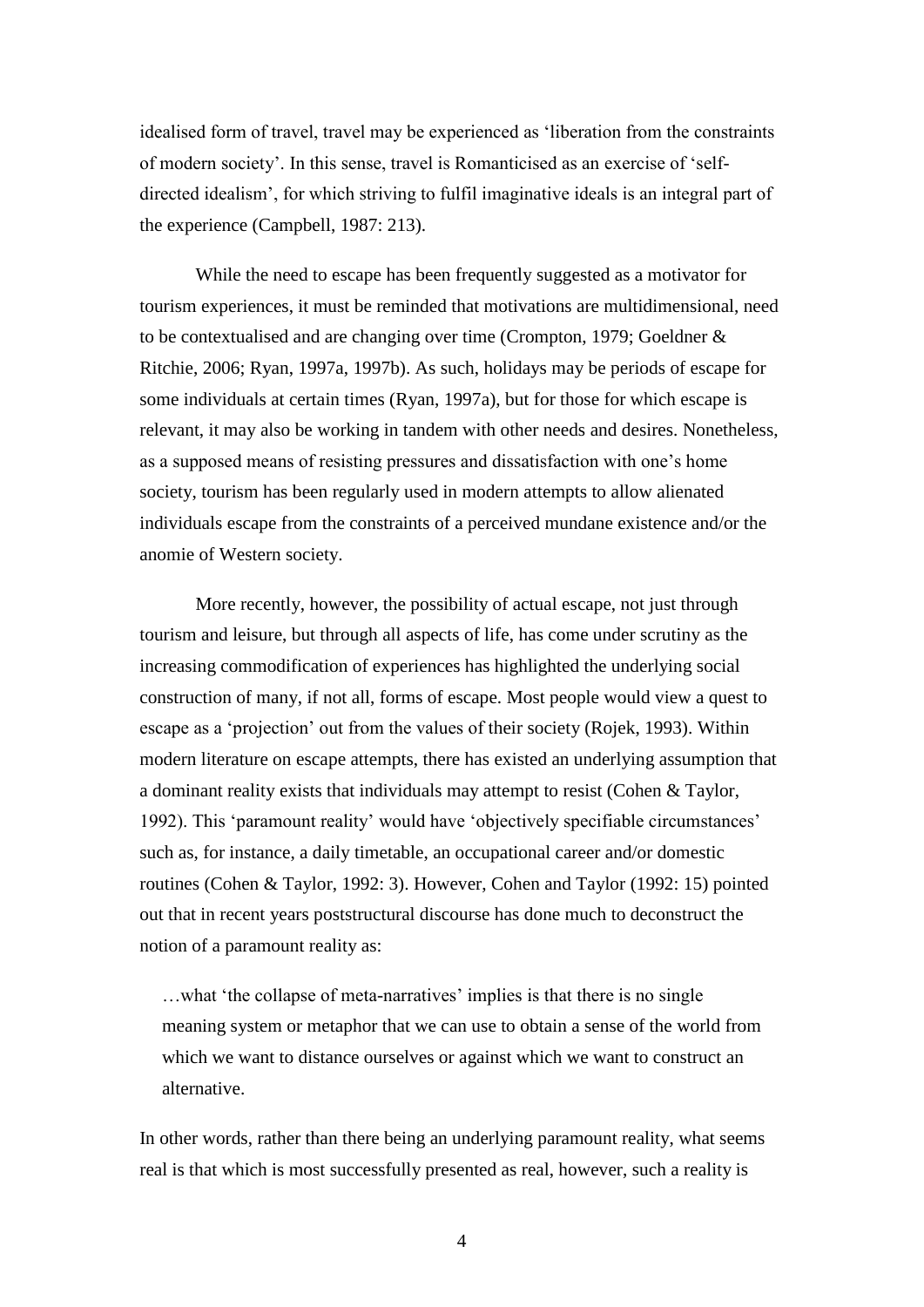actually just one experiential mode among many (Cohen & Taylor, 1992). Hence, poststructural thought argues that it is not possible to talk about escape when there is no all-encompassing reality from which to escape. As Rojek (1993: 212) fatalistically held: 'There is no escape'.

Even though the impossibility of actual escape has been suggested, there are still reasons to consider escape as a useful metaphor. In addition to this book, other researchers have considered the poststructural rejection of escape but have still found it important and relevant to explore the experiences of individuals who may seek to escape (see Cohen & Taylor, 1992; Macbeth, 2000). As Cohen and Taylor (1992: 234) concluded: "None of our scepticism or pessimism should hide our continual amazement and delight at how people keep up this struggle, how they keep trying to dislodge the self from society". As the rewards that individuals may hope to derive from tourism and leisure experiences are dependent both on a perception of escape and a process of seeking, the focus of this chapter is next turned to the notion of authenticity and then to identity, two concepts that have oft been used in trying to answer what individuals might be seeking through tourism and leisure experiences.

## **Authenticity**

The search for authenticity has been a reoccurring theme in attempts to understand tourists over the last four decades (Reisinger & Steiner, 2006). However, authenticity has a much longer history within existential philosophy where it has referred to experiencing one's authentic 'self' (Golomb, 1995). Yet, authenticity's source in existential philosophy has only been recently recognised within tourism studies (Steiner & Reisinger, 2006), where it has been introduced as "existential authenticity" (Wang, 1999). Prior to an existential conceptualisation of authenticity based on self, tourism scholarship had focused on the authenticity of toured objects.

The entry point for discussions on the authenticity of toured objects in tourism scholarship is most commonly traced to Boorstin"s (1964) lamentation of the loss of the possibility of "real" travel. Boorstin (1964) criticised the growth of mass tourism and characterised tourists as a growing body of "cultural dopes" satisfied by contrived "pseudo-events". In response, MacCannell (1976) posited that tourists were not satisfied with pseudo-events, but were instead alienated moderns in search of an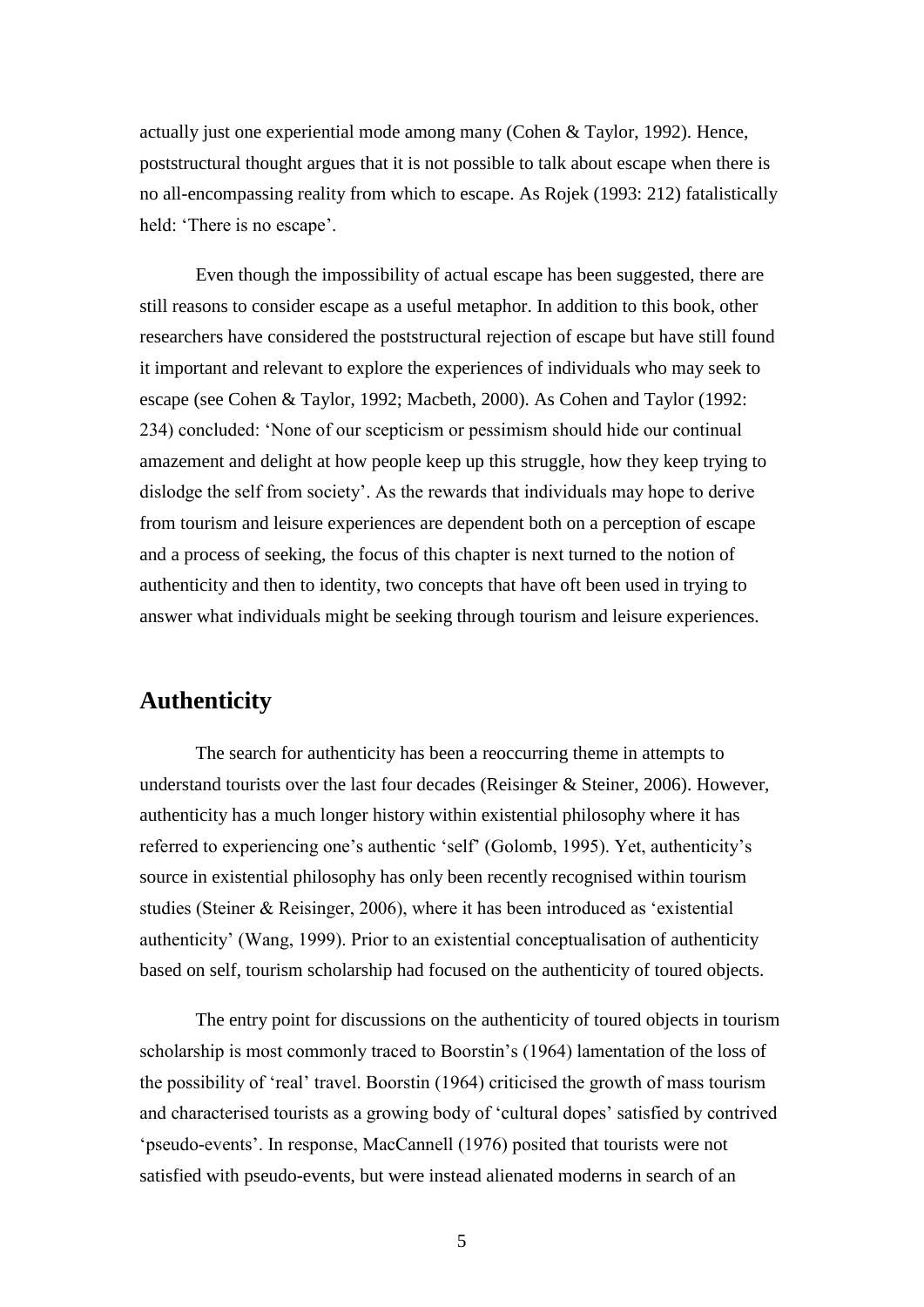authenticity to be found outside of the anomie of modernity. Thus, in a MacCannellian sense, tourism is seen again in a two-fold light as both a Romantic escape from the anomie of 'inauthentic' modernity and, in turn, a quest for authenticity.

Cohen (1988) suggested that MacCannell"s views on authenticity assumed that the commoditisation of an experience was destructive to the authenticity of the experience for both locals and tourists. However, as cultures and societies are not frozen in time, but are dynamic, cultural products that were originally considered inauthentic can eventually become authentic over time (Sharpley, 2003). Cohen (1988) referred to this process as "emergent authenticity", which recognised that authenticity is not a "primitive given", but is instead negotiable.

Wang (1999) attempted to clarify the authenticity debate by first dividing the authenticity of toured objects into two usages: objective authenticity and constructive authenticity. Objective authenticity is an extraction of authenticity from museum terminology (Wang, 1999), where it is used to describe whether objects are genuine, real or unique (Sharpley, 2003). On the other hand, constructive authenticity, which allows for an emergent aspect to authenticity, considers authenticity as variable, socially constructed interpretations of the genuiness of a toured object, including toured "Others" (Reisinger & Steiner, 2006; Wang, 1999).

Reisinger and Steiner (2006: 69) have aimed criticism at the utility of objective and constructive authenticity in understanding tourism experiences as they have claimed that the "perspectives on the authenticity of objects are numerous, contradictory and irreconcilable". They also reminded that through a poststructural lens, the boundaries between originals and copies have been dissolved. Thus, while the modern tourist has been associated with a serious quest for authenticity, for individuals who might fit Urry's (2002) description of a 'post-tourist', the authenticity of toured objects is irrelevant as tourism may instead be aligned with a "playful search for enjoyment' (Cohen, 1995: 21).

Wang (1999) also identified existential authenticity as a third way of using authenticity, which does not rely on the authenticity of toured objects. Existential inquiry into the idea of an "authentic self" has a rich philosophical history with existential philosophers such as Kierkegaard, Nietzsche, Heidegger, Camus and Sartre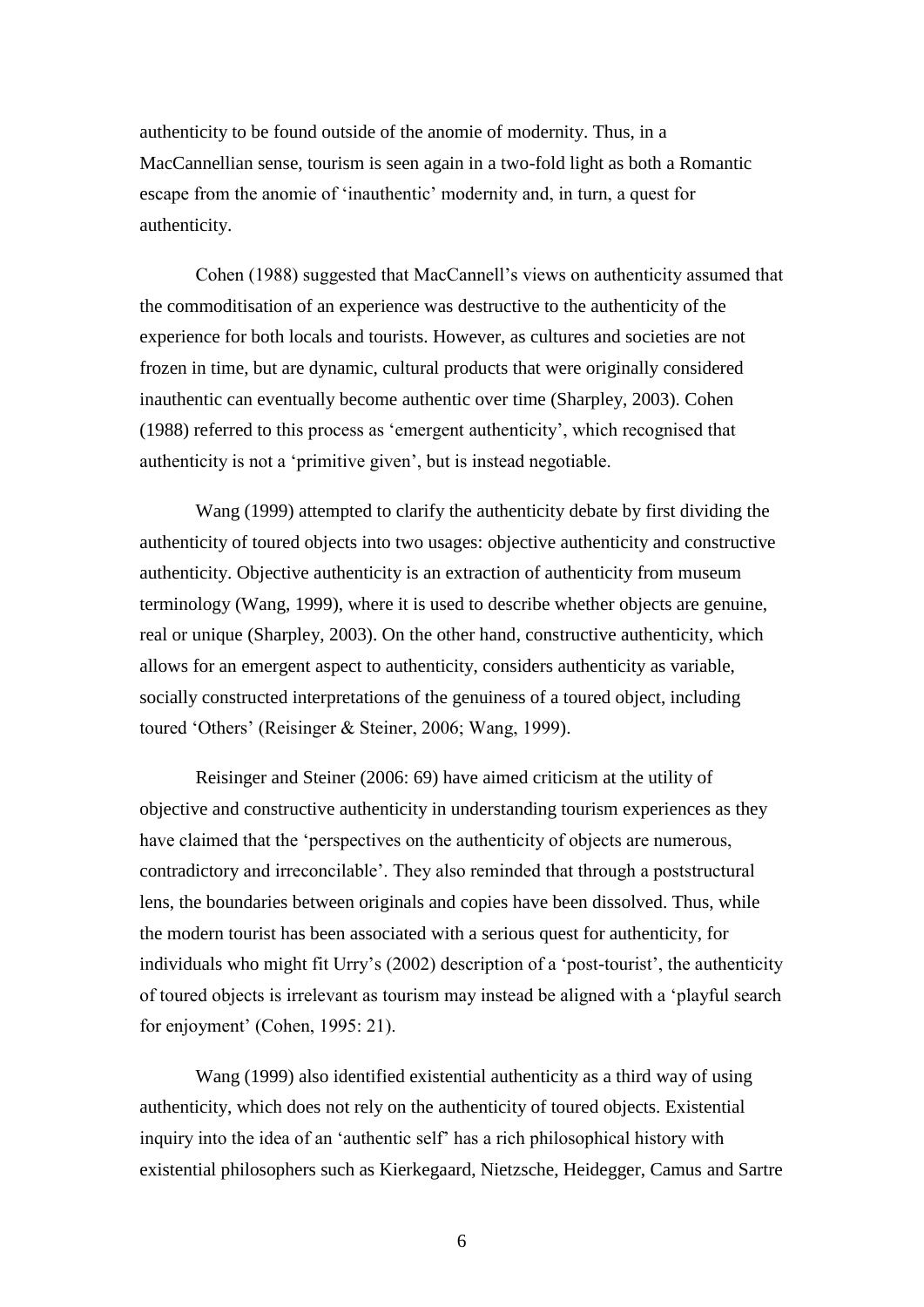each having been concerned with the search for an authentic self (Golomb, 1995). As opposed to objective and constructive authenticity, which are judgements of the authenticity of external objects or activities, existential authenticity has been described as a subjective state of being in which one believes one has experienced one"s "true self" (Berger, 1973; Wang, 1999). Existential authenticity is suggested to have wider power in explaining tourist experiences as it can account for phenomena that are difficult to objectify such as nature experiences and interactions between tourists (Reisinger & Steiner, 2006; Wang, 1999).

Existential authenticity is described as a process of "being in touch with one"s inner self, knowing one's self, having a sense of one's own identity and then living in accord with one's sense of oneself' (Steiner & Reisinger, 2006: 300). Thus, existential authenticity clearly rests on the notion that an individual is able to maintain an integrated sense of self. However, poststructural discourse that has attempted to devalue the notion of the authentic in terms of the original has also cast significant doubt on the possibilities of experiencing a stable sense of self. While Wang (1999) argued that a deconstruction of the authenticity of toured objects had opened the way for alternative experiences of existential authenticity, other theorists such as Gergen (1991) have instead suggested that the multiplicity of incoherent and disconnected relationships that exist in postmodernity "pull us in myriad directions, inviting us to play such a variety of roles that the very concept of an "authentic self" with knowable characteristics recedes from view". Hence, for postmoderns, experiencing one"s authentic self loses all meaning as a "bombardment" of external images erodes the sense of an authentic core (Cote & Levine, 2002: 41).

Thus, while the focus of authenticity in tourism studies may have shifted from toured objects to perceived experiences of one"s authentic self (Kim & Jamal, 2007; Steiner & Reisinger, 2006; Wang, 1999), poststructural perspectives continue to call for authenticity in all its forms to be buried entirely. Disagreement over the utility of authenticity in understanding tourist experiences has been paralleled by a prolific increase in tourism research pertaining to identity. This is not surprising considering that existential authenticity and concepts of identity both rely on concerns over notions of "self".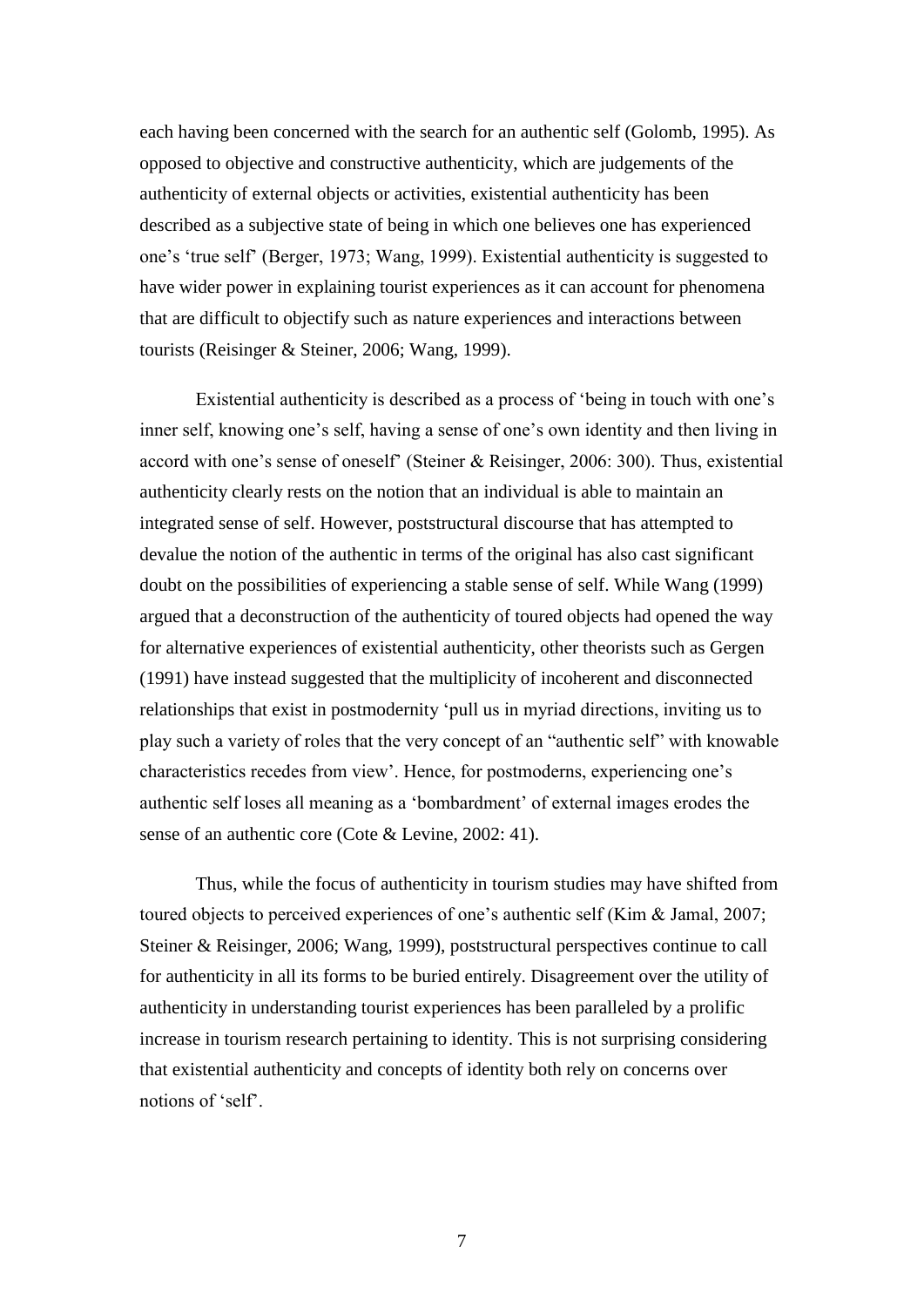## **Identity**

The accumulation of tourism experiences has been proposed as one vehicle through which individuals engage in the (re)formation of identity (Desforges, 2000; Neumann, 1992; Noy, 2004), often as part of a search for personal growth or a "subjective sustained sense of self" (Finnegan, 1997: 68). From the point of view of individual experience, identity can be understood as the sum of reflections on the subjective experience of embodied self (Cote & Levine, 2002), or as McAdams (1997: 63) stated: "Identity is the story that the modern I constructs and tells about the me". Searching for identity has been argued as pervasive in modern society as the meta-narrative of self as an inner moral source with a potential that should be cultivated still pervades and drives much of Western society (Baumeister, 1986; McAdams, 1997).

Constituting a coherent sense of self, however, has become a difficult process in modernity as social organisation has changed so that choice has increasingly replaced obligation or tradition as a basis in self-definition (Cote & Levine, 2002). While personal identity is still largely constituted by broader societal forces such as nationality, class, gender, race, ethnicity and peer reference, among others, the need to link together disparate experiences into an individual life narrative has now become an increasingly important underpinning of identity (Richards & Wilson, 2006). Thus, for many modern individuals, constructing and maintaining a stable identity has become an ongoing issue (Bauman, 1996; Lanfant, 1995). As identities in contemporary times have become increasingly fragmented and fractured (Hall, 1996), most modern Western individuals still seek an idea of self that reflects unity and purpose, a cultural expectation that one"s identity reflects "a patterned and purposeful integration of the me' (McAdams, 1997: 60). In this sense, identity can act as an 'anchoring' or sense-making device (Kuentzel, 2000: 87).

In the context of tourism, Neumann (1992: 177) held that tourist sites "are places where people find themselves working towards forms of self-realization and meaning, attempting to fill experiential vacancies that run through contemporary life". As Rojek (1993: 178) noted, "the traveller views travel experience as a resource in the quest for self-realization". But while individuals may use tourism as a means of, and/or a place for, attempting to reinforce a coherent sense of identity, discursive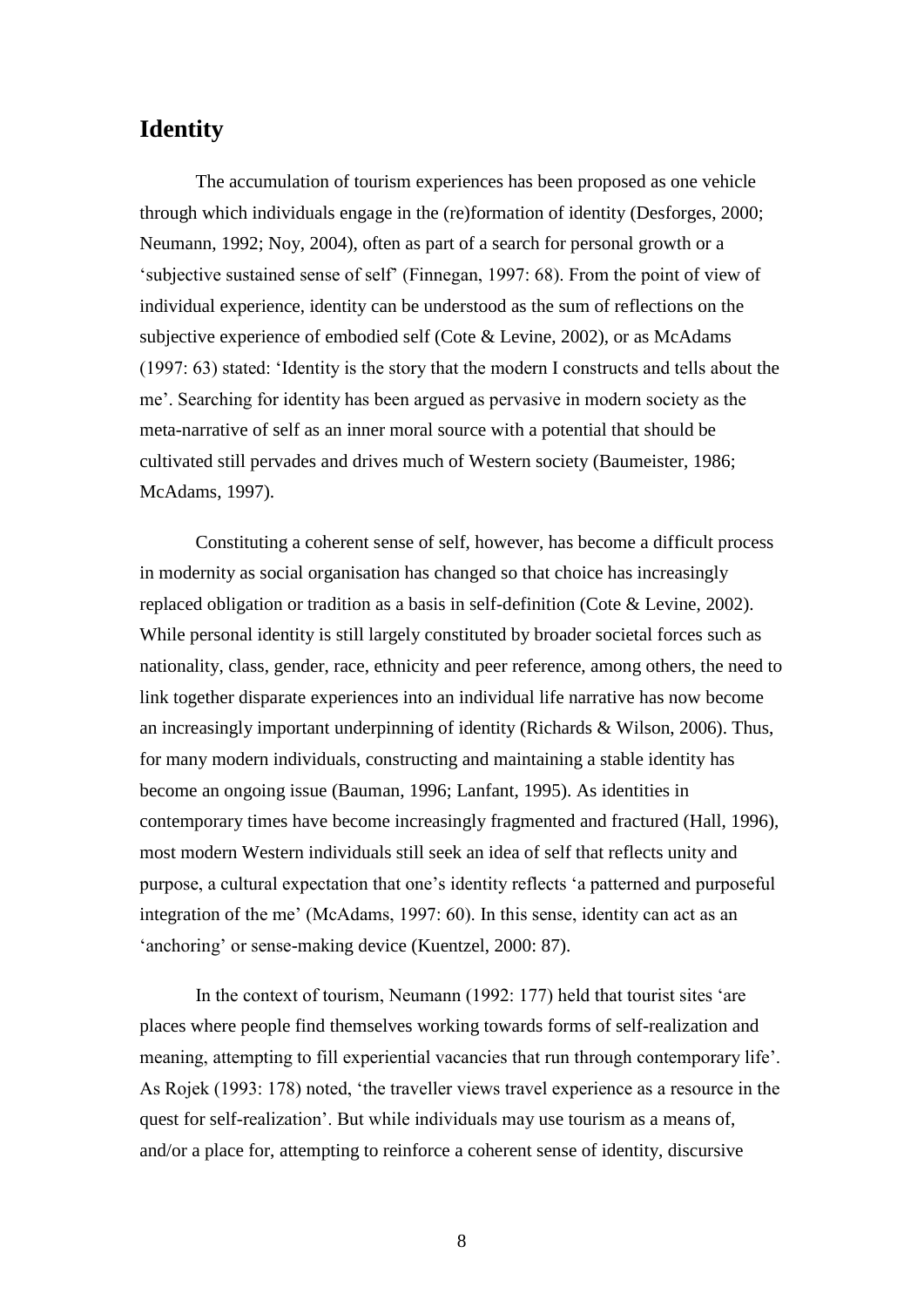theory has meanwhile deconstructed the popular modern view of the self as a developmental project (Baumeister, 1986).

Foucault (1988) aimed to deconstruct the reflective dimension of self by situating it historically in linguistics. The reflective self signifies the human capacity to put 'ourselves at a distance from our own being' and to 'turn a kind of mirror' on our body, social interactions and consciousness, and try to "examine, judge, and sometimes regulate or revise it' (Seigel, 2005: 5). Through linguistic practice, or what Foucault (1988) referred to as "technologies of the self", individuals are encouraged to learn socially condoned procedures for systematically reflecting upon their own thoughts, feelings and behaviours (Danziger, 1997). Thus, rather than the modern notion that one's 'true self' can be slowly and arduously actualised (Cohen  $\&$  Taylor, 1992), discursive theory has located the reflective self as culturally contingent, and as such, socially constructed.

Selves are not just reflective, however, but are also socially relational and embodied (Seigel, 2005). Correspondingly, while discursive theory has discredited the humanistic perspective of self-realisation or self-actualisation (Maslow, 1971) that has rested on the notion of a reflective self, research on self and identity in the social sciences that has conceptualised selves as situational and performative has gained speed. Beginning with symbolic interactionism and the dramaturgical metaphors of Goffman (1959), sociology brought to the fore of the discussion on self the idea that "selves are constructed, modified and played out in interaction with other people", meaning that rather than one fixed self, each individual has multiple selves that are permeable and contextually dependent (Vaughan & Hogg, 2002: 101).

While a Foucauldian view of self certainly draws "attention to the socially positioning power of discourses", it has also been criticised as "an extreme ephemeralist position that has no interest in the embodied self" (Holland, 1997: 171). Butler's (1990) work on the performativity of gender offers a useful perspective on identity constitution that may help to bridge the gap between the power of discourse and embodied selves, which re-opens theoretical possibilities for cultural and individual change (Bell, 2008). Bell (2008: 174) observed that as a theory of identity, "performativity has come to mean that we perform multiple and shifting identities in history, language, and material embodiments'. Butler noted that identity constitution is an embodied performance that is processual, wherein individuals are always "on the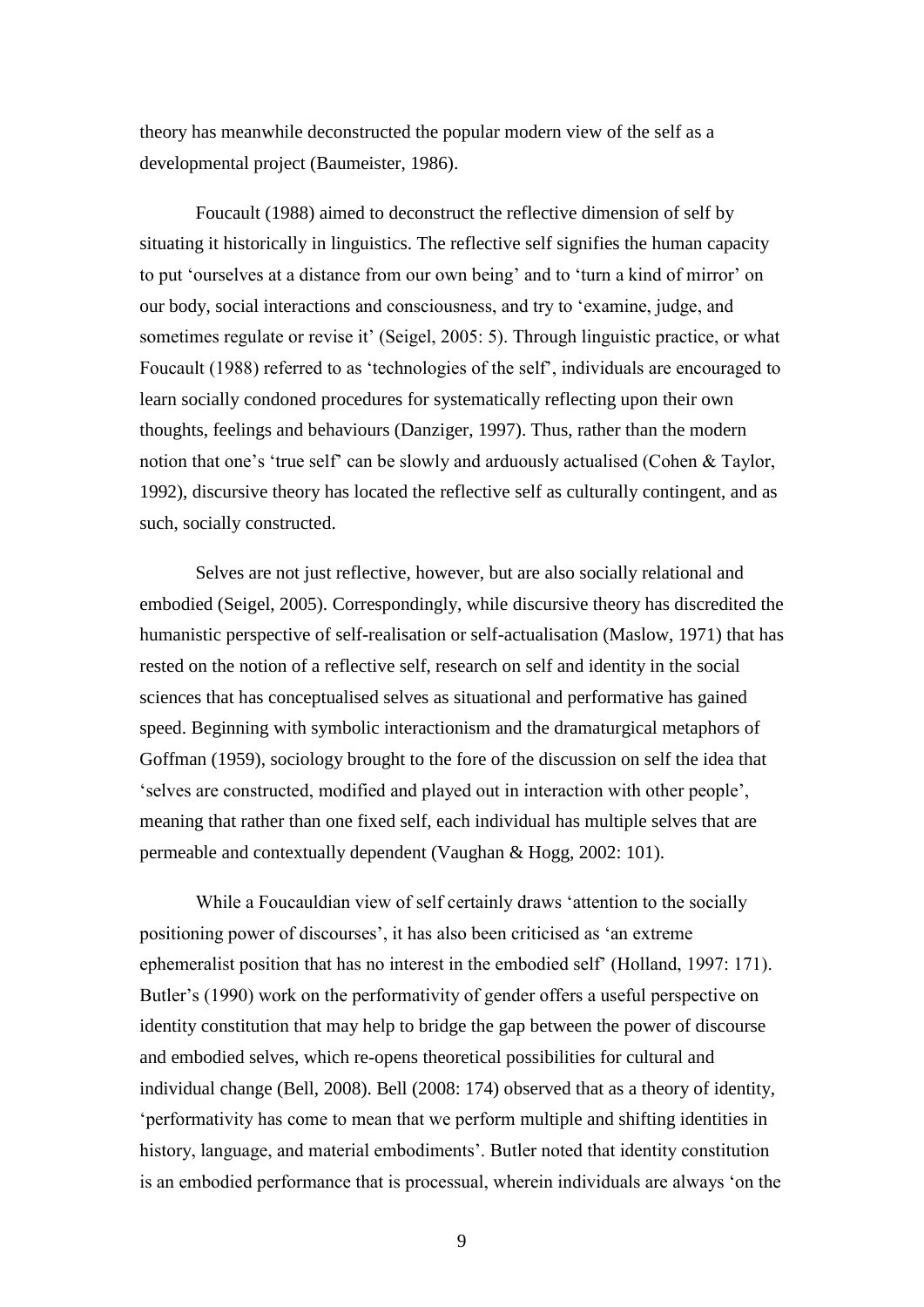stage' and 'within the terms of the performance' (1990: 277), yet 'just as a script may be enacted in various ways, and just as the play requires both text and interpretation' so can individuals "expand the cultural field bodily through subversive performances of various kinds" (1990: 282).

Thus, while all performances are citations, or enacted ways of doing, for instance, class, sexuality, gender, ethnicity, age and abilities, identities are also performative in that they are negotiated in and through a process of becoming (Bell, 2008). The theatrical metaphor of "kinesis" offers insight into the performative nature of identity constitution as a process of "breaking and remaking" in which performances not only mirror and sustain normative boundaries but can also subvert and transgress them (Bell, 2008: 13). An understanding that identity is not a fixed given, but is always in process, indicates that experiences can be opportunities for individuals to (re)produce a sense of personal identity. This may hold especially relevant during tourism and leisure experiences when individuals may perceive a higher degree of choice than in other aspects of their daily lives (Graburn, 1983; Neulinger, 1981).

## **Understanding Experiences of Lifestyle Travellers**

While the earlier sections have discussed general theoretical issues surrounding escapism, authenticity and identity in tourism and leisure experiences, the chapter now turns to a case study in the context of tourism to illustrate how the concepts discussed may manifest in "real" life. The author, with several years prior long-term travel experience himself, conducted in-depth, semi-structured interviews with 25 'lifestyle travellers', while having undertaken participant observation over three months in northern India and southern Thailand in 2007. The inquiry was focused on interpreting why these individuals travelled as a lifestyle and the subjective meanings they may have placed upon their travel experiences. The criteria for selecting lifestyle travellers were a fluid combination of self-definition of travel as one"s lifestyle and multiple trips of approximately six months or more. A number of interesting insights from the participant perspective relating to escapism, authenticity and identity emerged from the study.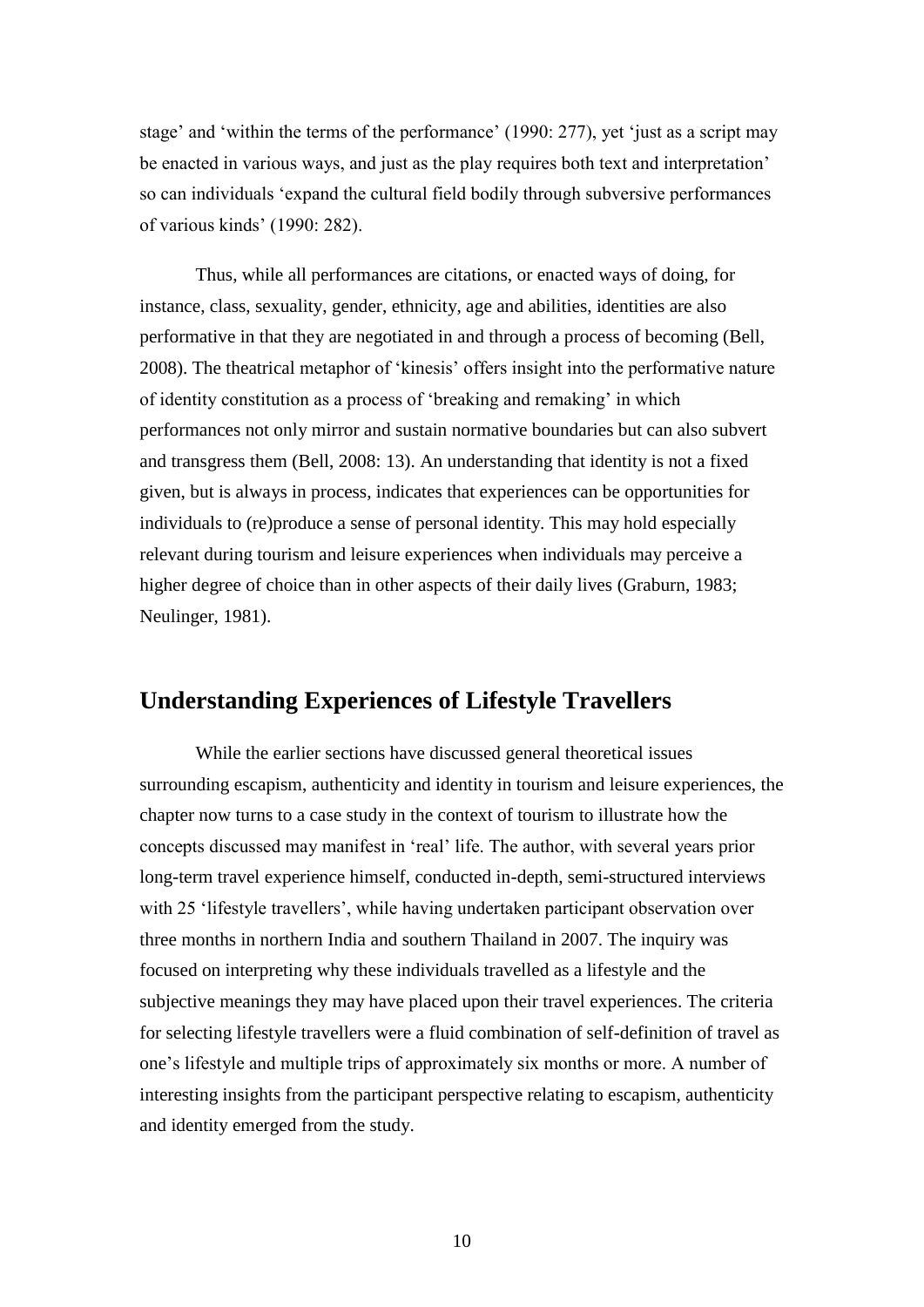The subjective experiences of many of the lifestyle travellers gave empirical support to the importance of perceived escape as a travel motivation and push factor (Crompton, 1979; Dann, 1977), as individuals frequently cited the desire to escape as a reason for why they had decided to go travelling. Several of the interviewees felt that escapism played a significant role in why they had first chosen to go travelling, and for some, why they had continued to travel. As Thomas (English, 29) observed, "For me it was escapism at the beginning, purely and utterly escapism". However, it seemed that escapism may have played a lessening role over time for some of the lifestyle travellers, which reflected Ryan"s (1997a) suggestion that holidays may be periods of escape for some individuals at certain times. As Julie (German, 27) attested when asked if her motivation for travel had changed over time: "Now I don"t have to escape anymore. The first travelling was just an escape. But now I have such a nice life'.

The lifestyle travellers at times described escape in terms of their immediate personal worlds, but more often characterised their escapes as a broader movement away from the perceived values of their home societies. Charlotte (Canadian, 26) summed up travel as a perceived escape from one"s immediate reality: "In a lot of ways, I think it's an escape; that you want to escape the present reality that you've created for your self". Respondents described feeling "boxed in" by the expectations of their family and peers. This included not only expectations to work and pursue adult responsibilities such as raising a family, but also to act, behave and/or even dress in a certain manner. When asked what she generally liked about travel, Jackie (English, 26) focused on the anonymity that the travel experience seemed to allow:

When you're at home, there's always pressure from the people around you and the people that know you who expect you to do a certain thing. But when nobody knows you, they don"t expect you to act in a certain way. I suppose it"s the freedom of being anonymous.

Here, as with Davidson"s (2005: 36) depiction of travel as an imagined route to "finding one"s own space", travel had afforded Jackie the opportunity to feel she had "broken out" from previous patterns of behaviour, a process which may have been more difficult when spatially under the thumb of familiar social expectations.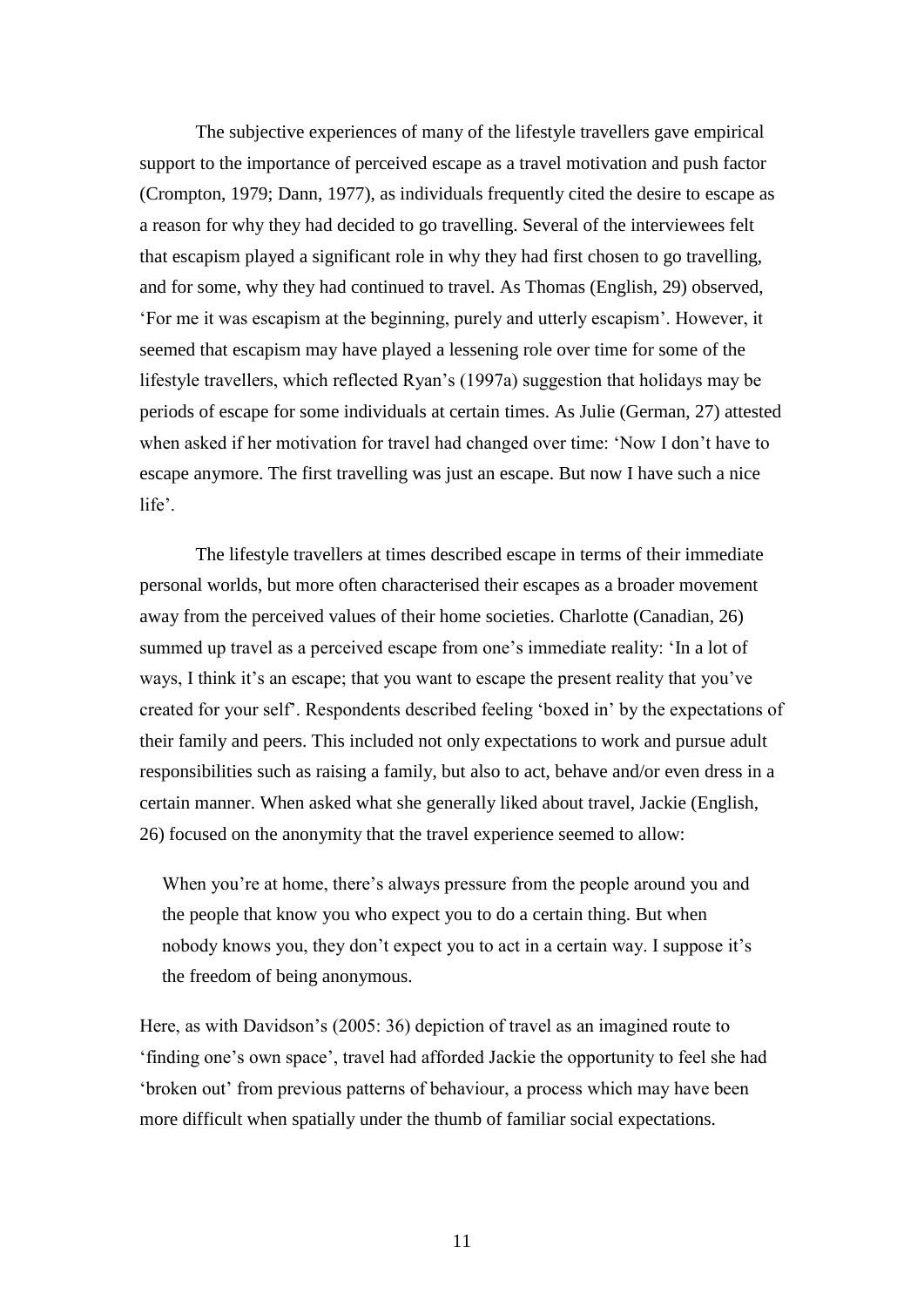A general dissatisfaction with the idea of fulltime work or "responsibility" also pervaded many of the interviews. As Brendon (Irish, 26) commented on why he travelled as a lifestyle: "Escapism is definitely a huge part of it. Adult responsibilities seem a million miles away and you"re not thinking about rent, it"s definitely to escape." Many respondents felt trapped by their home society and attempted to escape it by physically moving outside the boundaries of it. Julie (German, 27) said of her life back in Germany prior to travel – 'I felt like a bird in a cage'. Moreover, Fiona (New Zealander, 23) recalled her disappointment in returning to what she perceived as a mundane life in New Zealand after her first long trip away: "There was just so much routine, it was just all the same and people didn"t seem to be going anywhere, everyone just in a rut". Respondents commonly felt negatively towards falling into a "routine life", which credited the notion that individuals may desire to escape from a perceived mundane environment (Crompton, 1979; Riley, 1988).

In terms of escaping a perceived anomie in their home societies, many of the lifestyle travellers noted value differences with "Western society" over the importance of naturalness, materiality, money and the drive to succeed. Julie (German, 27) described how she no longer identified with what she perceived as the dominant German lifestyle: "When I was three weeks at home it was horrible, absolutely horrible, because everything's inside. Everyone is trying to be the best in everything, it's terrible, and it's all about money.' A strong ethic of anti-materialism, which runs deeply through the traveller lifestyle and largely rests on the belief that one needs nothing more than the contents of a backpack, may have helped some of the lifestyle travellers to have felt they were freer from Western consumerism. Hence, the perception among many of the lifestyle travellers of Western society as anomic supported previous tourism research that has aligned travellers with feelings of alienation (Ateljevic & Doorne, 2000; Dann, 1977; Maoz, 2007).

Alternatively, it can be suggested that while these lifestyle travellers may somewhat escape the cycle of working in order to buy tangible goods, that they are instead held captive by the need to purchase experiences. When asked if travel allowed for freedom from consumerism, Thomas (English, 29) responded:

This is modern materialism, we're sold this dream and we buy in to it. Experience things and see new things. But linking it with freedom, if you"ve got a free mind, you"re not bound by anything.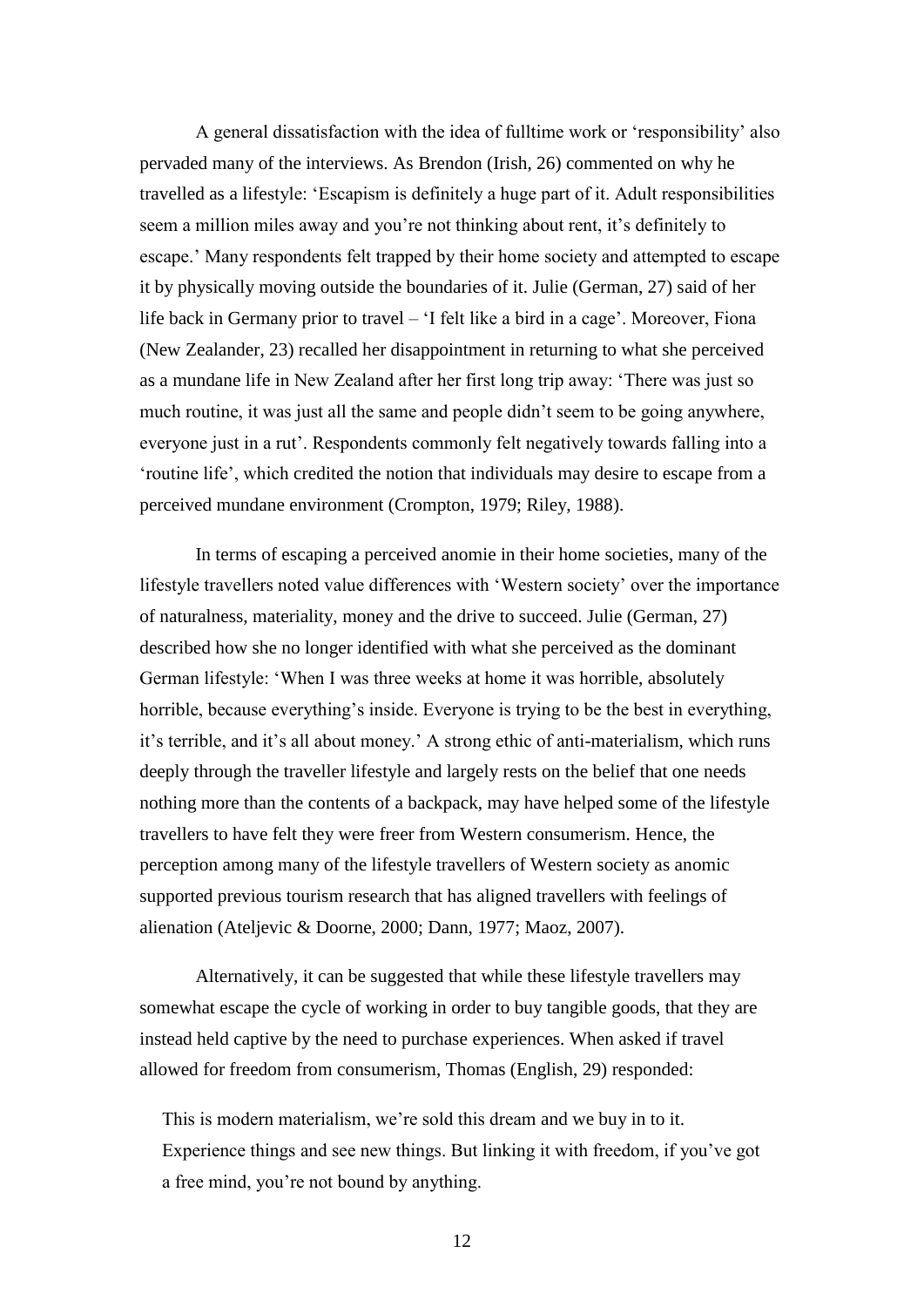Rather than being deterred by the commodification of experience in the travel context, Thomas focused instead on the importance of escape and freedom as states of mind. Thus, while actual escape may not be possible, the subjective experience of feeling or believing one has escaped may satisfy some individuals.

Commercialised tourist escape routes beg questions of the authenticity of toured objects. However, the concept of authenticity, both in its toured object and existential capacities, did not emerge directly as a relevant theme in discussions with the participants. Rather than voicing concern over the authenticity of experiences with the "Other", the lifestyle travellers did, however, express a desire to experience their "true selves" through travel. Hence, many of the respondents indirectly touched upon the discourse of existential authenticity (Kim & Jamal, 2007; Steiner & Reisinger, 2006; Wang, 1999), yet did so through using a vocabulary of self and identity. This indicated that the boundaries between perceptions of existential authenticity and identity constitution may be blurred as both concepts can be linked to the subjective experience of one's perceived 'true self'.

The concept of searching for self, a form of identity work, was frequently cited among the lifestyle travellers as a motivating factor for their engagement in lifestyle travel. However, while some of the lifestyle travellers consciously undertook a search for a more secure sense of self through travel, others instead recognised their identity work retrospectively. Yet, as Simon (Swiss, 50), the oldest of the respondents, suggested: "I think everyone looks, searching for their self". It was common for the lifestyle travellers to view travel as a developmental process of learning about their "inner self", which was characteristic of Maslow"s (1971) humanistic perspective of self-actualisation. Tamara (Canadian/Indian, 34), who had been travelling for the majority of the last 17 years, summed up the assumption of many of the lifestyle travellers that an inner self existed and could be discovered and developed in having said: "Travelling is really about your self, about learning what"s inside of your self". In several instances, learning about the self was communicated as processual and based in daily experience:

Everyday you learn about you. Everyday you know you more and more. You know who you are more and more. Maybe it's really important to know who you are. For me, it"s really important. (Eric, French, 35)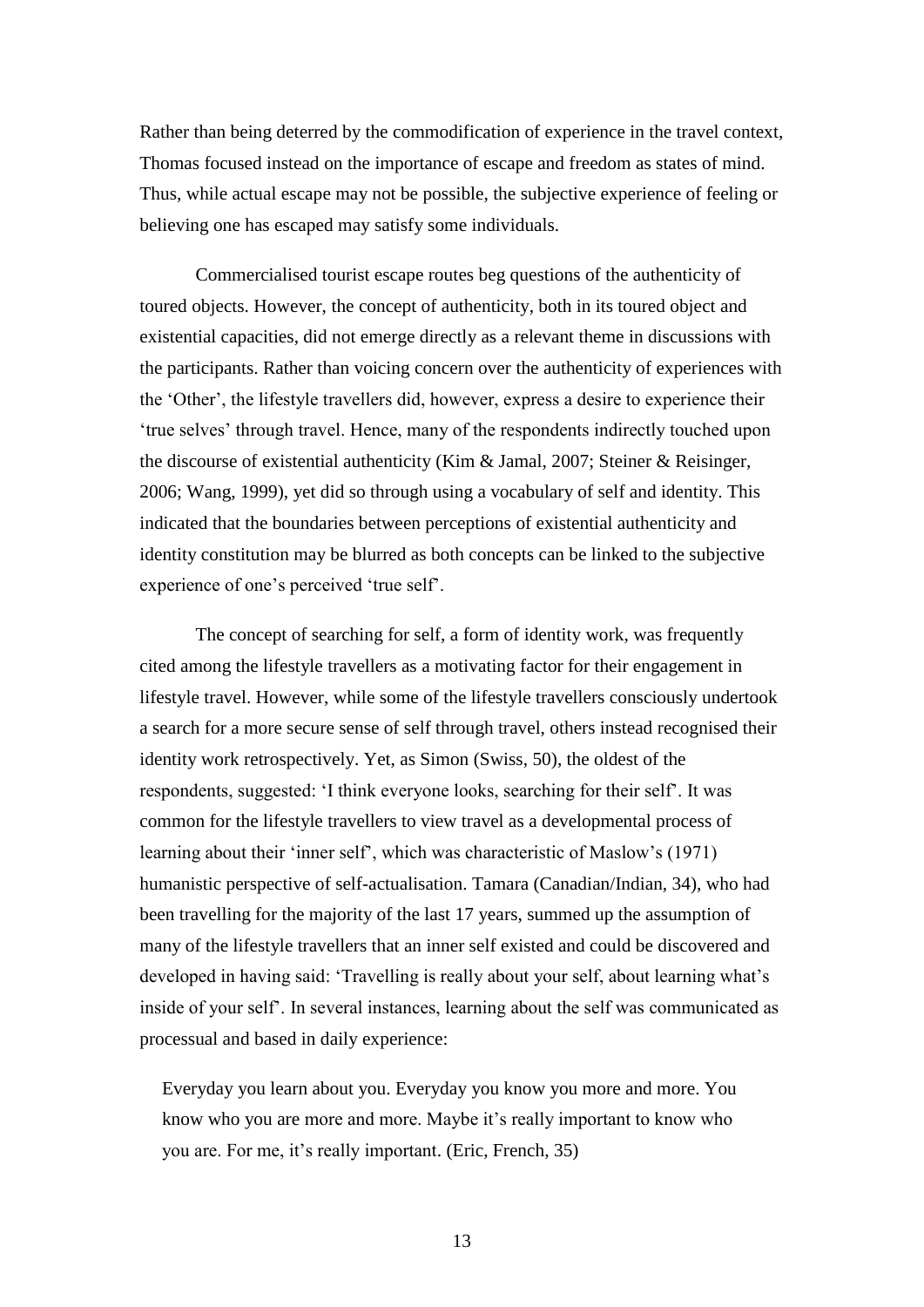For Eric, who had sold his business in France in order to travel and work in Asia indefinitely, learning about the self was an ongoing exercise in which striving towards an idealised or felt 'true' self was an important part of the experience (Campbell, 1987).

Some of the respondents viewed 'self-discovery' as more fruitfully undertaken when physically away from their home environments as travel often allowed for the experience of new and different situations. This was supported by Ehud (Israeli, 34), who when asked about travel"s role in regards to identity, related that it was helpful to be away from one"s comfort zone in order to get to know the self better:

It gives you angles, gives you experiences, as you experience yourself in different situations you know yourself better. As much as you break your routine, your chain, you will know yourself better.

The new experiences that the travel context had presented Ehud were placed in contrast to the "chains" of mundane life, thus again pointing to leisure and tourism experiences as a two-fold process of avoidance and seeking (Iso-Ahola, 1982). Through negotiating situations in which one was unsure of how to act, respondents expressed that they could test themselves and learn from the experience.

All these things that you endure and then you experience and that you learn so much about yourself that you don"t even know is within your self and that might not even have a chance to come out if you didn"t travel*.* (Tamara, Canadian/Indian, 34)

As such, challenging experiences were perceived by some of the respondents as potentially transformational moments in the search for self. As Fiona (New Zealander, 23) communicated about her travel experiences: "I guess it felt empowering, and just having those experiences as your own made me feel stronger'.

In contrast to the intense work week he considered as typical of his home society, Alec (Scottish, 34) suggested that travel may provide a freer sense of space and time that can lead individuals to the feeling that something has "shifted inside":

Maybe having moments of reflection and inner inquiry leads you to some sort of feeling. Maybe that"s one aspect of why travellers have that, just purely from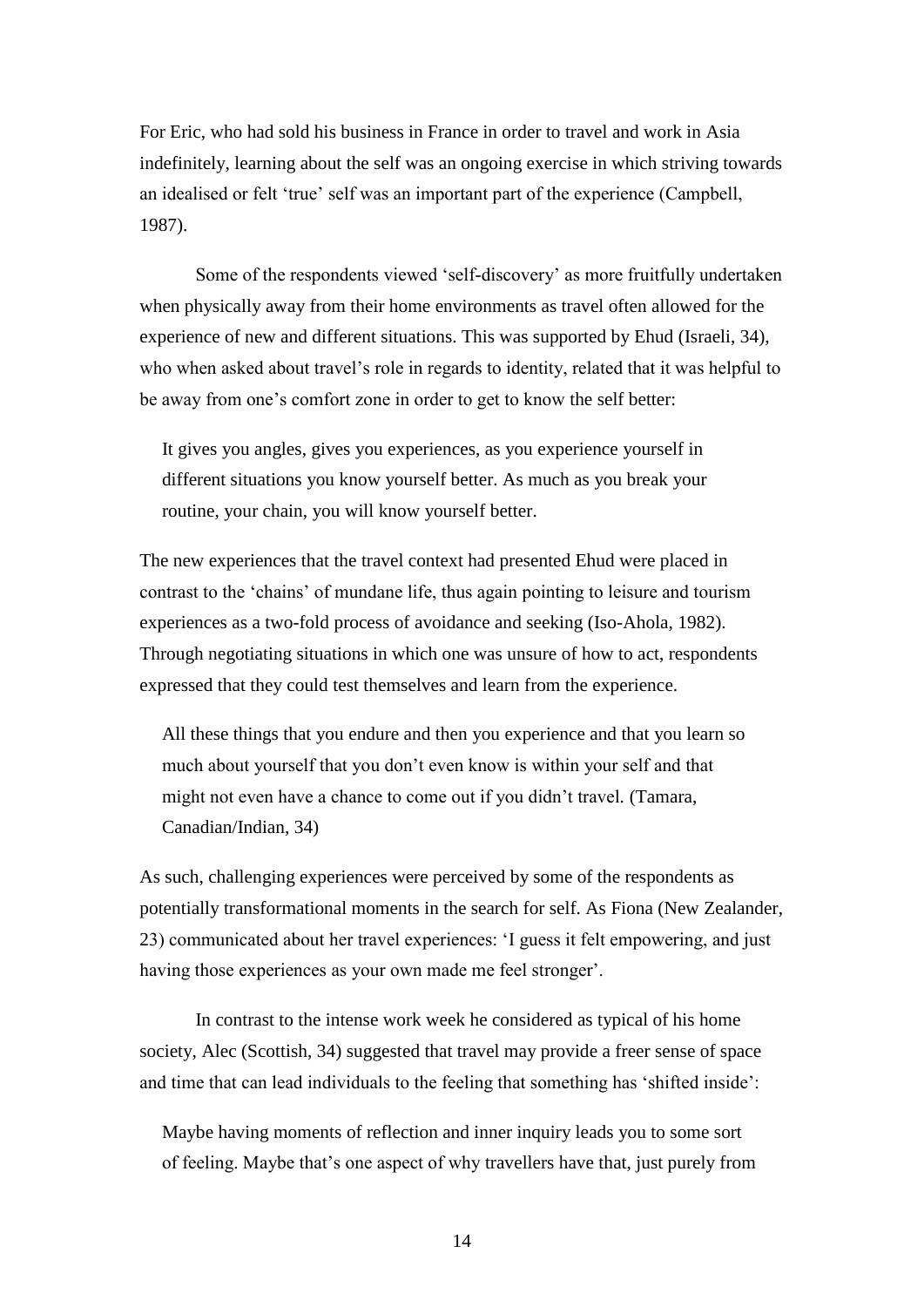that we have time and freedom to allow that experience to happen. Not necessarily saying it happens for everybody of course, but there"s a lot more opportunity and potential for those people to even inquire into those things and possibly have some kind of understanding or experience or something, some shift inside just because they have the chance to.

The maxim of 'finding one's self' through travel was even somewhat lampooned by Laura (Canadian, 28), who seemed to realise for the first time during the interview that she had used travel as a means of addressing identity questions:

I think it was when I first went to England, when I was thinking, ok, well, maybe I just need another year off to find myself. I used that term, ha, ha. Maybe I need to leave the country and actually live somewhere else and find myself in a different country where I don"t know anyone and I can sort of start fresh and go from there. I don"t know anyone so I can be whoever I want, change my personality, which I always sort of figured I"d do but hasn"t really happened.

With her latter words, rather than seeking an internal self, Laura seemed to have embraced the idea of changing her environment so that she could be whoever she wanted. Laura may have inadvertently hinted at a concept of identity that has the potential for multiple selves or performances. In a similar vein, when asked what "grabbed him" when he first started travelling, Barry (English, 32) related: "I suppose it is that, kind of, you can just shed a life each time you change places. You can just change your life each time you want to go somewhere new". For Laura and Barry, self was not necessarily an innate object to be developed, but instead multiple and open to various performances (Bell, 2008; Butler, 1990). In contrast to the majority of the other lifestyle travellers, these latter views on identity were more representative of the trend in the social sciences to conceive of selves as relational, multiple and contextually dependent (Danziger, 1997; Finnegan, 1997; Vaughan & Hogg, 2002) rather than as an individual developmental project (Maslow, 1971; Neumann, 1992). Thus, the divergence in views on self among the lifestyle travellers reflected oppositional theoretical perspectives on self and identity that have run through the broader academic literature.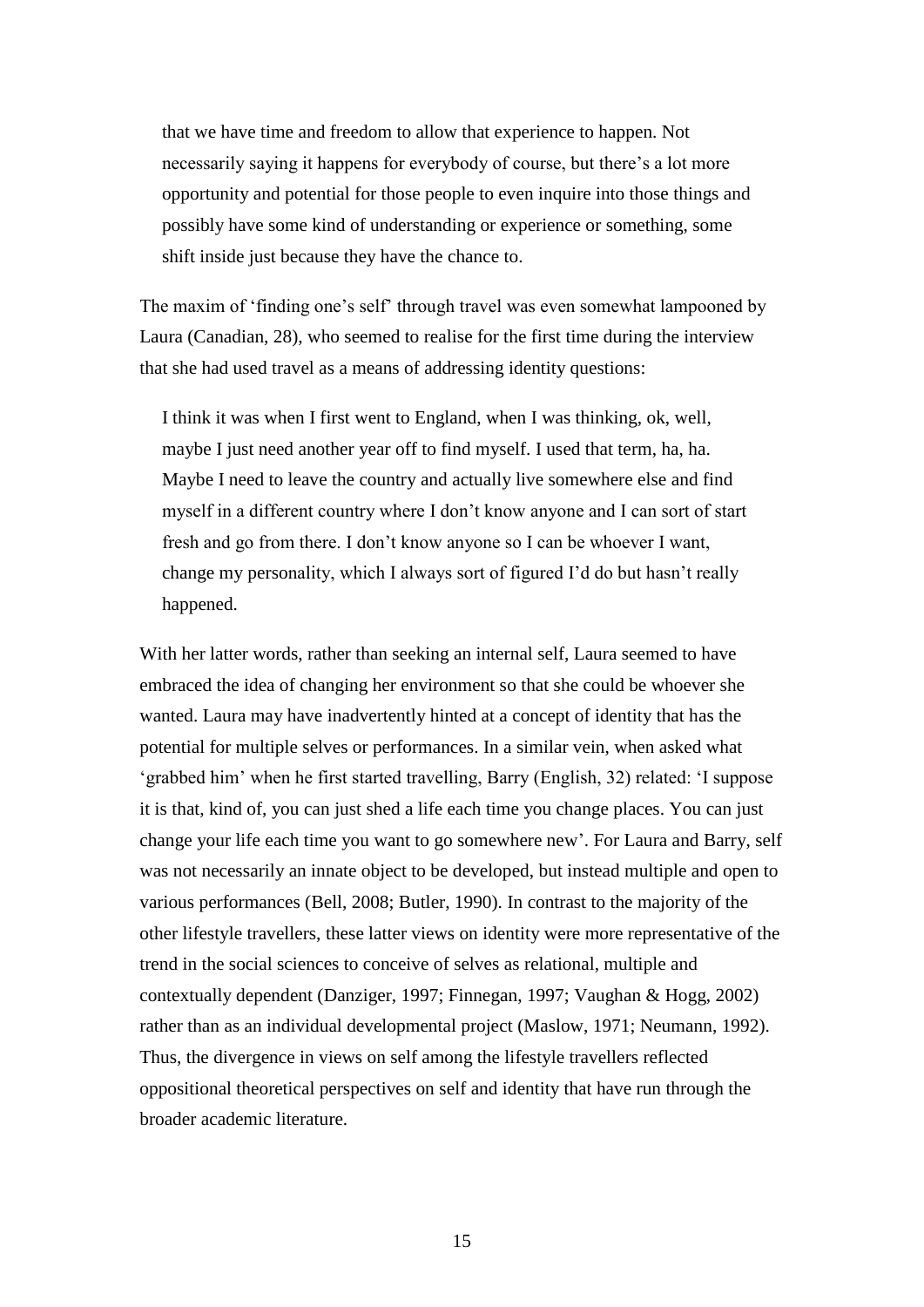## **Conclusion**

Modern theories on seeking escapism, authenticity and identity point to each of these concepts as critical in understanding dimensions of tourism and leisure experiences. Although the actual possibility of escape, an objective basis for authenticity and the concept of self have all been subject to deconstruction, the lifestyle travellers in this study seemed to have taken little heed of the supposed "illusion" at the basis of their searching efforts. Indeed, the case study has demonstrated that some individuals still seek experiences that allow for feelings of escape and a stronger sense of identity, and that meaning and value may be attached to experiences that provide for these perceptions.

Though the lifestyle travellers regularly cited tourism as a means of escape from the constraints of a perceived mundane existence and/or the anomie of Western society (Crompton, 1979; Dann, 1977), concern over the authenticity of experiences with the Other was not voiced. Instead, many of the respondents indirectly touched upon issues of existential authenticity using a vocabulary of self and identity. This indicates that identity discourse may be a more useful theoretical lens for discussing "self" than the existential conceptualisation of authenticity introduced to tourism studies by Wang (1999). While many of the lifestyle travellers sought to experience their "true self", reflecting a widely held humanistic assumption that an inner self exists that can be transformed and developed (Baumeister, 1986; McAdams, 1997), there were also participant perspectives that alluded to selves as relational and performative, which instead pointed to opposing theories on identity constitution (for instance, Butler, 1990; Finnegan, 1997). Hence, there was a theoretical tension in perspectives on self and identity among the lifestyle travellers.

In their discussion of the "experience economy", Pine and Gilmore (1999) suggested that a competitive edge will be gained by providers who are able to momentarily satisfy a consumer's search for personal transformation. Such transformational experiences reflect encounters in which a participant feels that she/he has changed as the result of an experience. To perceive self-transformation or selfchange is a narration of identity (Noy, 2004). In this light, experiences that can provide a temporary perception of escape as well as allow participants to work and play with identity should not be under-valued.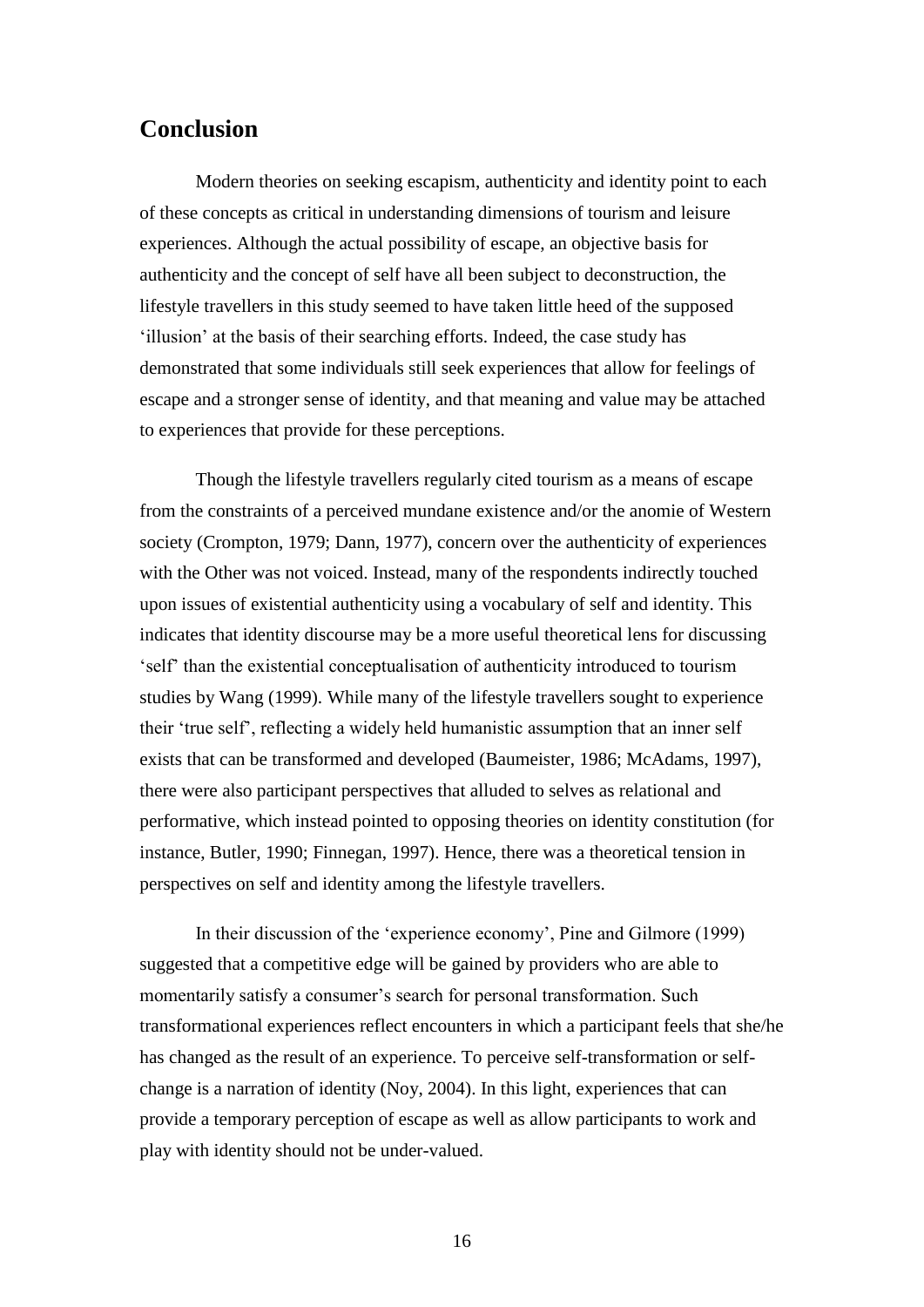## **References**

- Ateljevic, I. and Doorne, S. (2000) Tourism as an escape: Long-term travelers in New Zealand. *Tourism Analysis* 5, 131–136.
- Bauman, Z. (1996) From pilgrim to tourist or a short history of identity. In S. Hall and P. du Gay (eds) *Questions of Cultural Identity* (pp. 18–36). London: Sage.
- Baumeister, R.F. (1986) *Identity: Cultural Change and the Struggle for Self*. New York: Oxford University Press.
- Baumeister, R.F. (1991) *Escaping the Self: Alcoholism, Spirituality, Masochism, and Other Flights from the Burden of Selfhood*. New York: Basic Books.

Bell, E. (2008) *Theories of Performance*. Los Angeles, CA: Sage.

- Berger, P.L. (1973) "Sincerity" and "authenticity" in modern society. *The Public Interest* 31, 81–90.
- Boorstin, D.J. (1964) *The Image: A Guide to Pseudo-Events in America*. New York: Harper & Row.
- Butler, J. (1990) Performative acts and gender constitution: An essay in phenomenology and feminist theory. In S. Case (ed.) *Performing Feminisms: Feminist Critical Theory and Theatre* (pp. 270–282). Baltimore, MD: Johns Hopkins University Press.
- Campbell, C. (1987) *The Romantic Ethic and the Spirit of Modern Consumerism*. Oxford: Basil Blackwell.
- Cohen, E. (1988) Authenticity and commoditization in tourism. *Annals of Tourism Research* 15, 371–386.
- Cohen, E. (1995) Contemporary tourism trends and challenges: Sustainable authenticity or contrived post-modernity? In R. Butler and D. Pearce (eds) *Change in Tourism: People, Places, Processes* (pp. 12–29). London: Routledge.
- Cohen, S. and Taylor, L. (1992) *Escape Attempts: The Theory and Practice of Resistance to Everyday Life*. London: Routledge.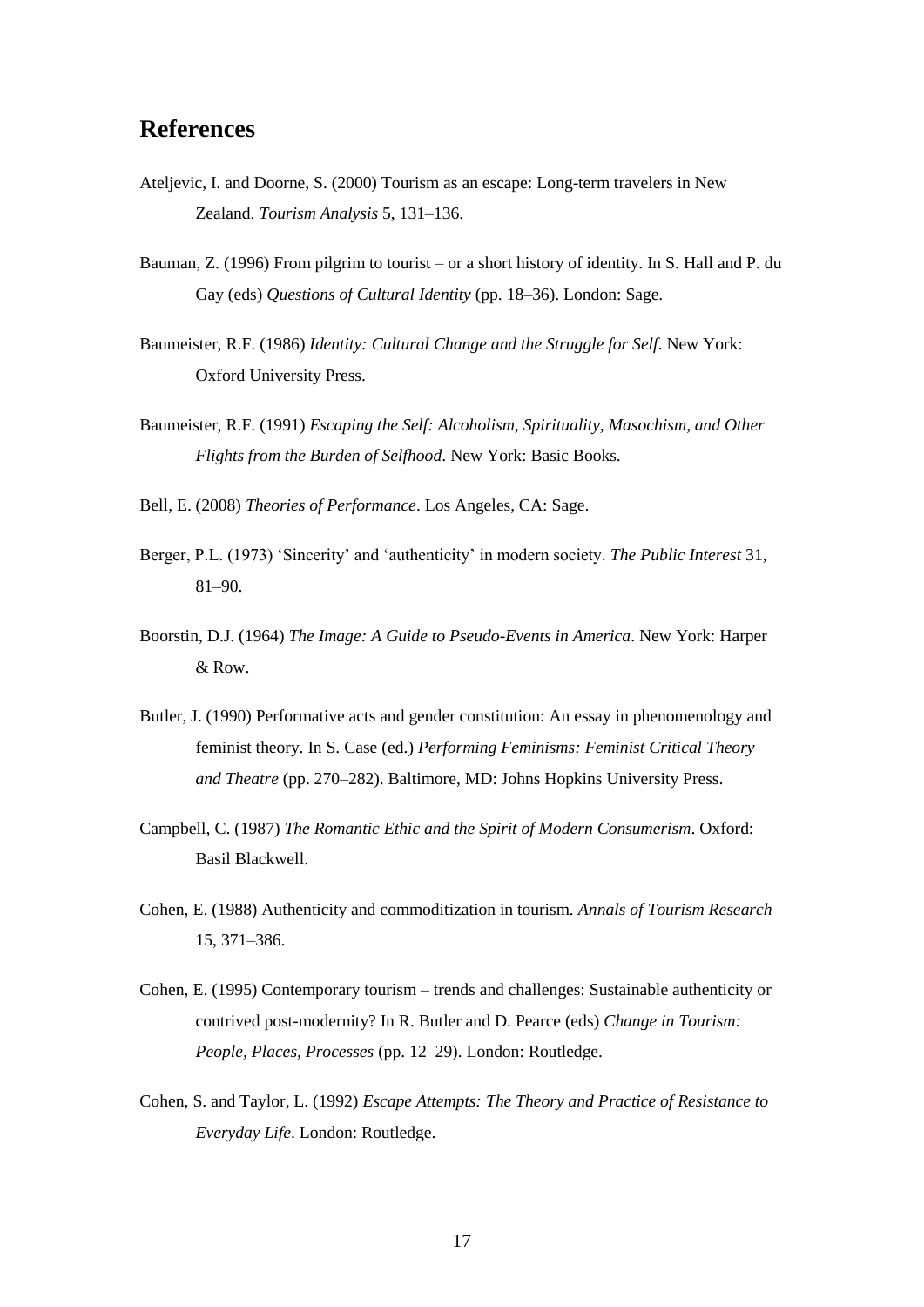- Cote, J.E. and Levine, C.G. (2002) *Identity Formation, Agency, and Culture: A Social Psychological Synthesis*. Mahwah, NJ: Lawrence Erlbaum.
- Crompton, J. (1979) Motivations for pleasure vacation. *Annals of Tourism Research* 6 (4), 408–424.
- Csikszentmihalyi, M. (1975) *Beyond Boredom and Anxiety*. San Francisco, CA: Jossey-Bass.
- Csikszentmihalyi, M. (1990) *Flow: The Psychology of Optimal Experience*. New York: HarperCollins.
- Dann, G. (1977) Anomie, ego-enhancement and tourism. *Annals of Tourism Research* 4 (4), 184–194.
- Danziger, K. (1997) The historical formation of selves. In R.D. Ashmore and L. Jussim (eds) *Self and Identity: Fundamental Issues* (pp. 137–159). New York: Oxford University Press.
- Davidson, K. (2005) Alternative India: Transgressive spaces. In A. Jaworski and A. Pritchard (eds) *Discourse, Communication and Tourism* (pp. 28–52). Clevedon: Channel View.
- Desforges, L. (2000) Traveling the world: Identity and travel biography. *Annals of Tourism Research* 27 (4), 926–945.
- Finnegan, R. (1997) Storying the Self": Personal narratives and identity. In H. Mackay (ed.) *Consumption and Everyday Life* (pp. 66–111). London: Sage.
- Foucault, M. (1988) Technologies of the self. In L. Martin, H. Gutman and P. Hutton (eds) *Technologies of the Self: A Seminar with Michael Foucault* (pp. 16–49). London: Tavistock.
- Gergen, K.J. (1991) *The Saturated Self: Dilemmas of Identity in Contemporary Life*. New York: Basic Books.
- Goeldner, C.R. and Ritchie, J.R.B. (2006) *Tourism: Principles, Practices, Philosophies* (10th edn). Hoboken, NJ: John Wiley.

Goffman, E. (1959) *The Presentation of Self in Everyday Life*. Middlesex: Penguin.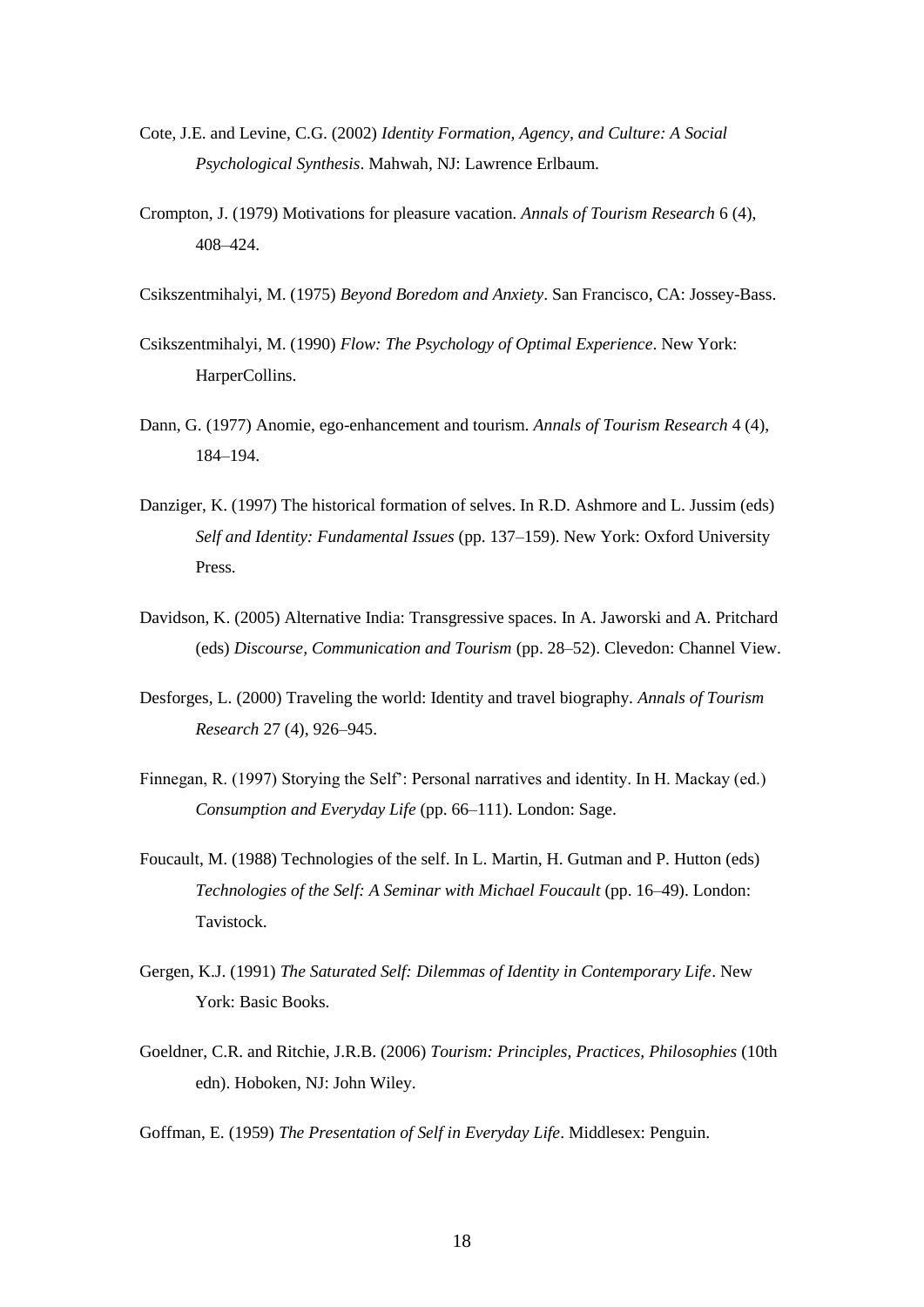- Golomb, J. (1995) *In Search of Authenticity: From Kierkegaard to Camus*. London: Routledge.
- Graburn, N. (1983) The anthropology of tourism. *Annals of Tourism Research* 10 (1), 9–33.
- Hall, S. (1996) Introduction: Who needs "Identity". In S. Hall and P. du Gay (eds) *Questions of Cultural Identity* (pp. 1–17). London: Sage.
- Holland, D. (1997) Selves as cultured: As told by an anthropologist who lacks a soul. In R.D. Ashmore and L. Jussim (eds) *Self and Identity: Fundamental Issues* (pp. 160–190). New York: Oxford University Press.
- Iso-Ahola, S.E. (1982) Toward a social psychological theory of tourism motivation: A rejoinder. *Annals of Tourism Research* 9 (2), 256–262.
- Kim, H. and Jamal, T. (2007) Touristic quest for existential authenticity *Annals of Tourism Research* 34 (1), 181–201.
- Kuentzel, W.F. (2000) Self-identity, modernity, and the rational actor in leisure research. *Journal of Leisure Research* 32 (1), 87–92.
- Lanfant, M. (1995) Introduction. In M. Lanfant, J. Allcock and E.M. Bruner (eds) *International Tourism: Identity and Change* (pp. 1–23). London: Sage.
- Macbeth, J. (2000) Utopian tourists cruising is not just about sailing. *Current Issues in Tourism* 3 (1), 20–34.
- MacCannell, D. (1976) *The Tourist: A New Theory of the Leisure Class*. New York: Schocken.
- Maoz, D. (2007) Backpackers" motivations: The role of culture and nationality. *Annals of Tourism Research* 34 (1), 122–140.

Maslow, A. (1971) *The Farther Reaches of Human Nature*. Middlesex: Penguin.

McAdams, D.P. (1997) The case for unity in the (post)modern self: A modest proposal. In R.D. Ashmore and L. Jussim (eds) *Self and Identity: Fundamental Issues* (pp. 46–78). New York: Oxford University Press.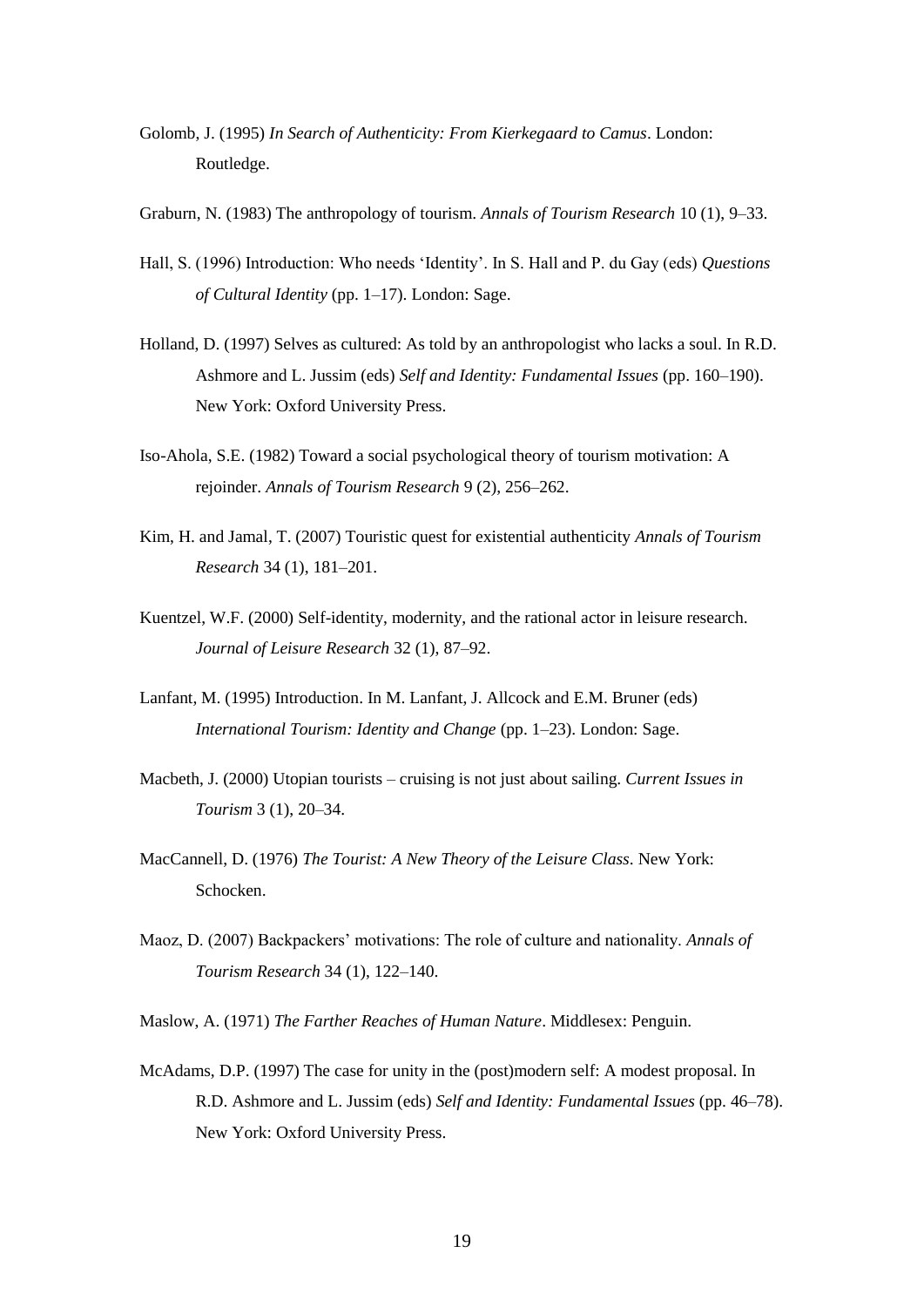- Morgan, M. (2006) Making space for experiences. *Journal of Retail and Leisure Property* 5, 305–313.
- Neulinger, J. (1981) *The Psychology of Leisure* (2nd edn). Springfield, IL: Charles C Thomas.
- Neumann, M. (1992) The trail through experience: Finding self in the recollection of travel. In C. Ellis and M.G. Flaherty (eds) *Investigating Subjectivity: Research on Lived Experience* (pp. 176–201). Newbury Park, CA: Sage.
- Noy, C. (2004) This trip really changed me: Backpackers" narratives of self-change. *Annals of Tourism Research* 31 (1), 78–102.
- Pine, J.B. and Gilmore, J.H. (1999) *The Experience Economy: Work is Theatre & Every Business a Stage*. Boston, MA: Harvard Business School Press.
- Reisinger, Y. and Steiner, C.J. (2006) Reconceptualizing object authenticity. *Annals of Tourism Research* 33 (1), 65–86.
- Richards, G. and Wilson, J. (2004) Drifting towards the global nomad. In G. Richards and J. Wilson (eds) *The Global Nomad: Backpacker Travel in Theory and Practice* (pp. 3– 13). Clevedon: Channel View.
- Richards, G. and Wilson, J. (2006) Developing creativity in tourist experiences: A solution to the serial reproduction of culture? *Tourism Management* 27, 1209–1223.
- Riley, P.J. (1988) Road culture of international long-term budget travelers. *Annals of Tourism Research* 15, 313–328.
- Roberts, K. (1978) *Contemporary Society and the Growth of Leisure*. London: Longman.
- Rojek, C. (1993) *Ways of Escape: Modern Transformations in Leisure and Travel*. Houndmills: MacMillan Press.
- Ryan, C. (1997a) The chase of a dream, the end of a play. In C. Ryan (ed.) *The Tourist Experience: A New Introduction* (pp. 1–24). London: Cassell.
- Ryan, C. (1997b) Similar motivations diverse behaviours. In C. Ryan (ed.) *The Tourist Experience: A New Introduction* (pp. 25–47). London: Cassell.